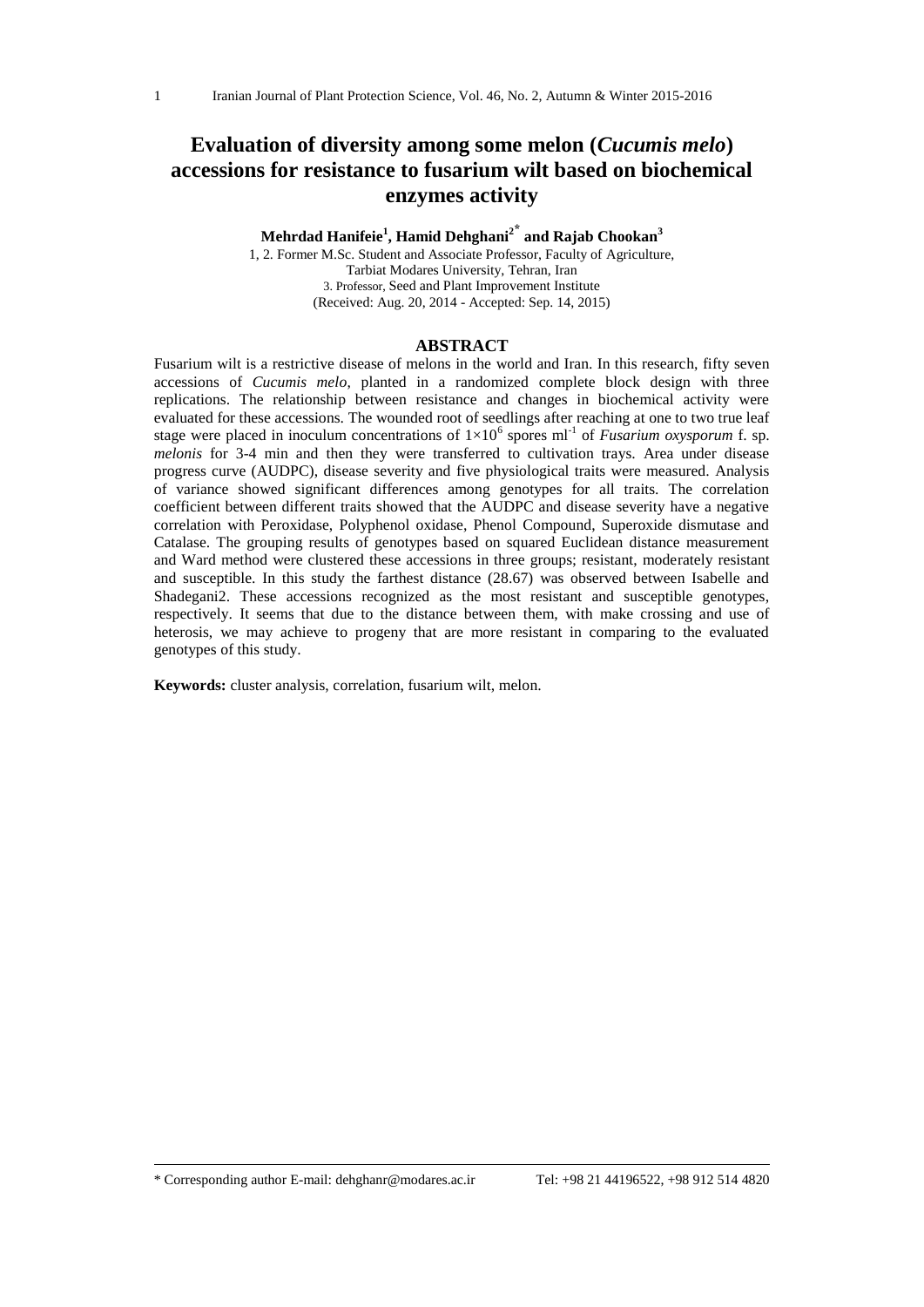### **Generation of transgenic lines for studying of the brain development in** *Tribolium castaneum* **(Coleoptera: Tenebrionidae)**

**Mahdiyeh Bigham<sup>1</sup> , Vahid Hosseininaveh<sup>2</sup>\* and Hossein Allahyari<sup>2</sup>**

1, 2. Ph.D. Student and Associate Professors, Department of Plant Protection, College of Agriculture and Natural Resources, University of Tehran, Karaj, Iran (Received: Aug. 15, 2015 - Accepted: Dec. 8, 2015)

#### **ABSTRACT**

Germ-line transformation of insects is now widely used for analyzing gene function and for the development of genetically modified strains for various purposes. There is not enough information on the embryonic development of some brain parts in insects. In order to study the genetic control of embryonic brain development, we established some transgenic lines to identify some genes involved in embryonic brain development. The genome has been sequenced and transgenic approaches are established for this model organism. Transposable element *piggyBac* was used as a vector for the transformation of *T. castaneum. Tc-vermilion* line- a *Tribolium* eye-color mutantwas also used for the microinjection of the donor vector. The donor vector contained the *Tcvermilion* gene under the control of 3xP3 promoter, resulting in black eyes as a marker of their identity. In the present study, several transgenic lines bearing the regulatory regions of some important genes were generated. Additionally, transgenic lines for tracing of neuroblast development from the onset to the respective fully developed structure in the brain were established. Taken together, valuable tools which allow investigations of the complex genetic network needed for embryonic brain development in *T. castaneum* were established*.* Furthermore, the system will allow identification of genes and their functions in *Tribolium* brain formation.

**Keywords:** transposable elements, insect transgenesis, germ-line transformation, microinjection.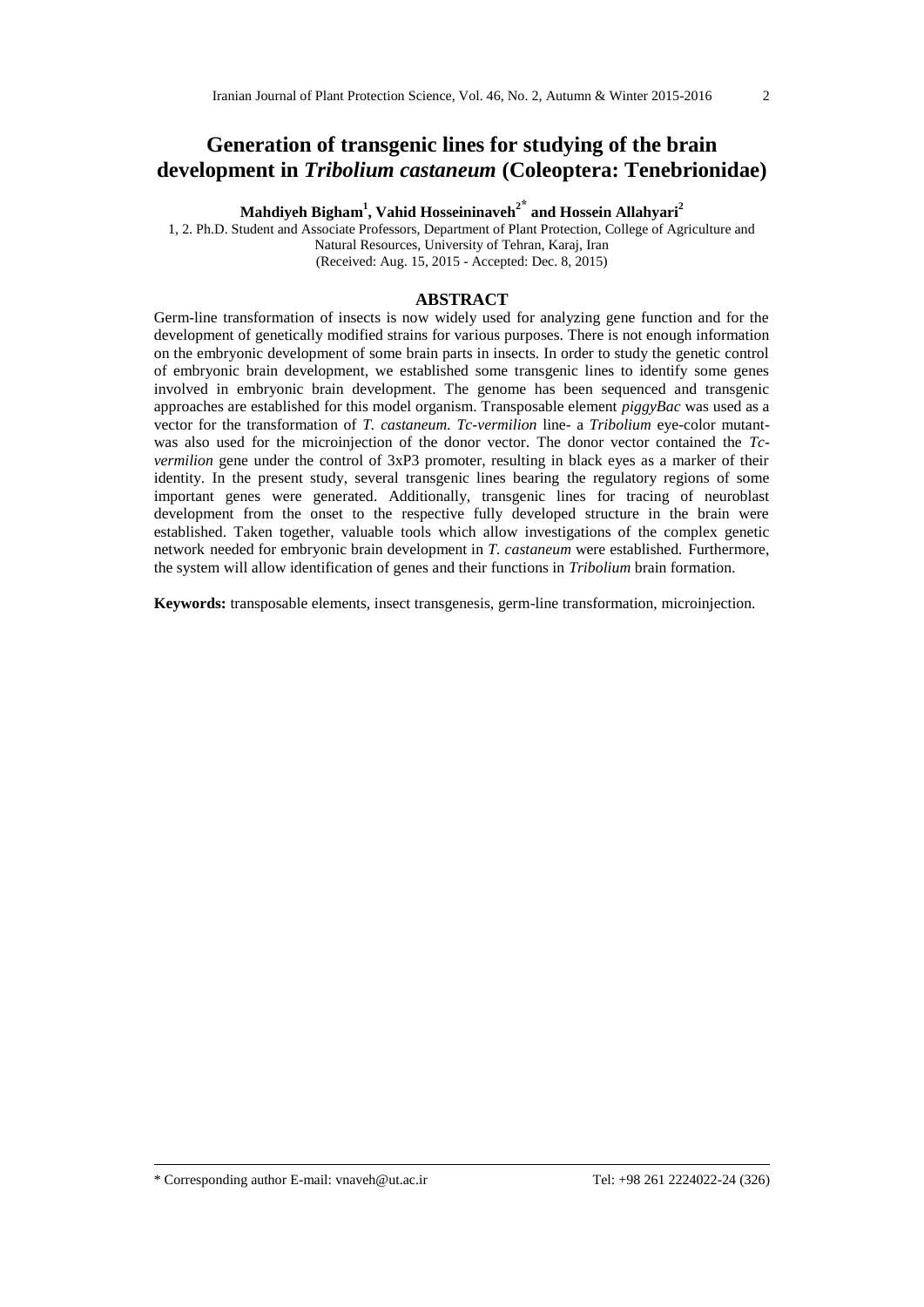# *Scirtothrips dorsalis* **(Thysanoptera: Thripidae) as a pest of citrus in Fars province, Iran**

**Kambiz Minaei<sup>1</sup>\* , Seyed Ali Akbar Bagherian<sup>2</sup> and Maryam Aleosfoor<sup>3</sup>**

1, 3. Associate Professor and Assistant Professor**,** Department of Plant Protection, College of Agriculture, Shiraz University, Shiraz, Iran

2. Assistant Professor, Department of Horticulture, College of Agriculture, Jahrom University, Jahrom, Iran (Received: Aug. 16, 2015 - Accepted: Dec. 27, 2015)

### **ABSTRACT**

Species of the genus *Scirtothrips* Shull are minute insects of which several are major pests on the leaves of various crops around the world. In this study, *S. dorsalis* is recorded for the first time from Iran. Body mainly yellow but antecostal ridge on tergites and sternites is dark brown and distal antennal segments are brown. Abdominal sternites covered with rows of microtrichia except anteromedially. A huge population of the species was collected in citrus orchards of Jahrom, Fars province, southern Iran in spring and summer of 2015. Thrips feeding causes several distortions on the leaves including narrowing and thickness on the leaves. On fruits, this pest punctures epidermal cells, leaving silvery scars or scabby on the rind. The effects of *S. dorsalis* on leaves as well as fruits are described and illustrated. The possibility of virus transmission by *S. dorsalis* has been discussed. Diagnosis characters as well as relative figures are provided.

**Keywords:** fars province, new record, pest, *Scirtothrips dorsalis*, thrips.

\* Corresponding author E-mail: kminaei@shirazu.ac.ir Tel: +98 71 36138385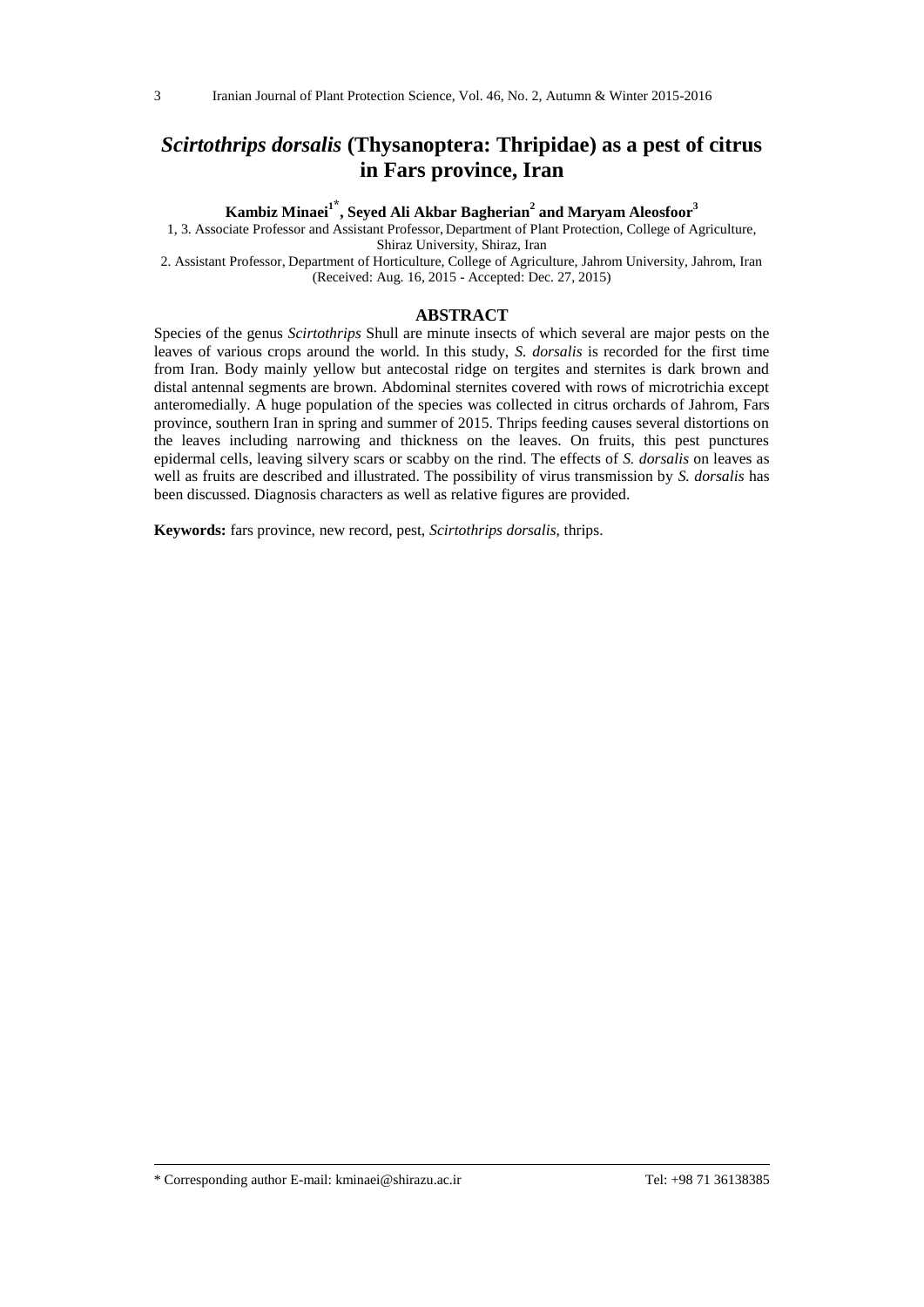# **Effect of soil texture and organic matter (leaf litter) content on the ability of** *Trichoderma longibrachiatum* **in promoting the growth of kidney bean and controlling** *Meloidogyne javanica*

**Zahra Sajadi<sup>1</sup> , Mohammad Reza Moosavi<sup>2</sup>\* and Gholamreza Moafpourian<sup>3</sup>**

1. Former M.Sc. Student, Department of Plant Pathology, Marvdasht branch, Islamic Azad University, Marvdasht, Iran

2. Assistant Professor, Department of Plant Pathology, Marvdasht branch, Islamic Azad University, Marvdasht, Iran

3. Research Assistant Professor, Soil and Water Research Department, Fars Agricultural and Natural Resources Research Center, Fars, Iran

(Received: Nov. 21, 2015 - Accepted: Mar. 1, 2016)

### **ABSTRACT**

This research was conducted in two separate factorial experiments based on completely randomized designs with four replications. The ability of *Trichoderma longibrachiatum* in stimulating kidney bean (*cv*. Goli) growth was assessed in the first experiment with three factors including soil texture (sandy loam, loam, clay loam), organic matter (0.5 and 2% of leaf litter) and fungal application (0 and  $10^6$  spore ml<sup>-1</sup> suspension) when the plants was not inoculated with *Meloidogyne javanica*. In the second experiment, the effect of soil texture, organic matter and managing method (no control, 10 ml of *T. longibrachiatum* containing  $10^6$  spore ml<sup>-1</sup>, and 2 mg active ingredient cadusafos 10G kg<sup>-1</sup> soil) was tested on kidney bean growth, fungal controlling ability and *M. javanica* reproduction. The growth promoting effect of the fungus was not prominent. In the sandy loam or loam soil amended with 2% organic matter (leaf litter), the fungus showed its maximum efficacy and could decrease the nematode reproduction rate same as the chemical nematicide. Clay loam soil was not a suitable bed for kidney bean plants since no growth was seen if the soil that was not amended with organic matter and soil amended with 2% organic matter (leaf litter) resulted in poor growth.

**Keywords:** Biological control, growth promoter, nematophagous fungi, root-knot nematode, soil amendment, soil texture, soil type.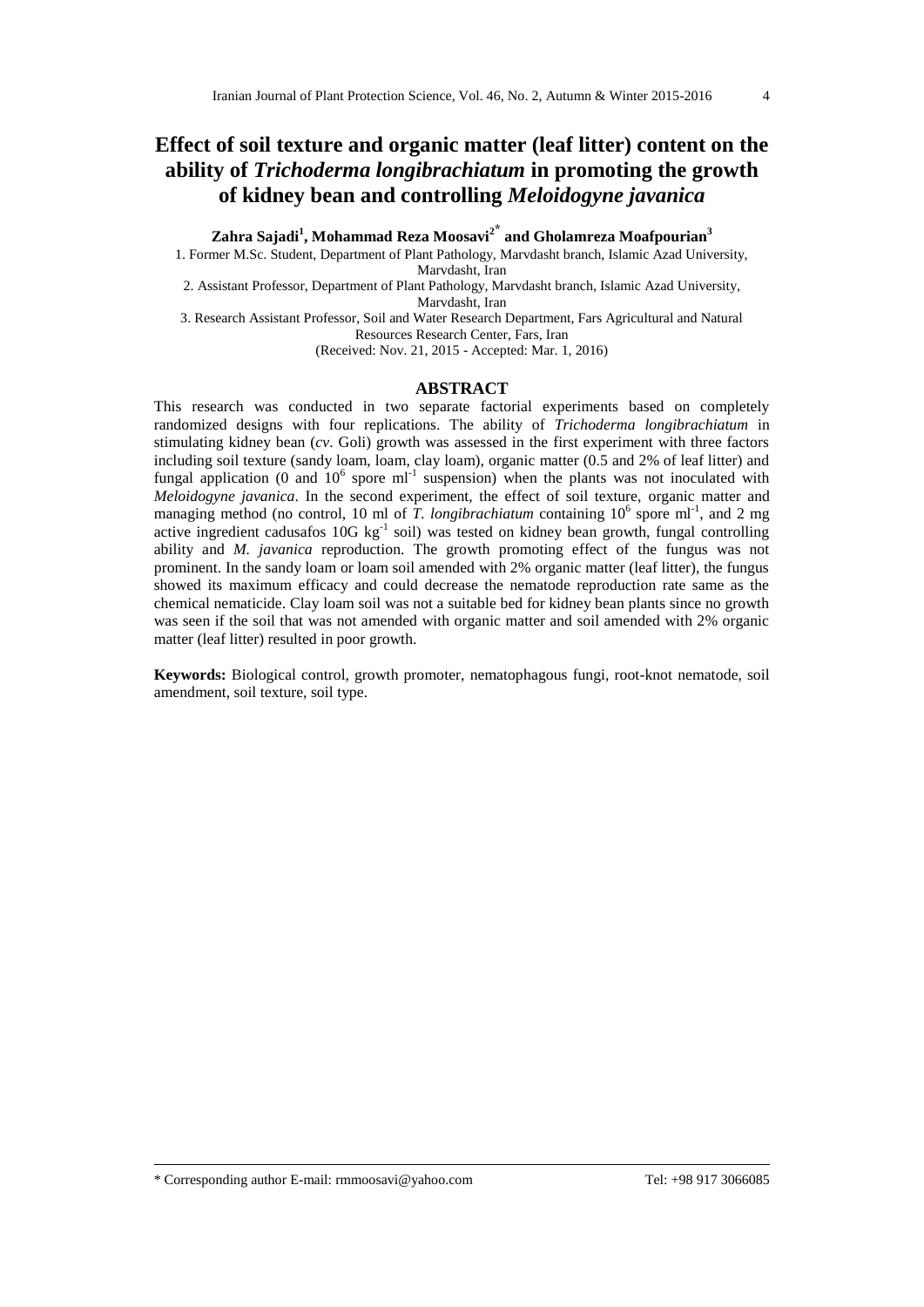### **The effect of endophyte-infected plant residues on the population of tomato leaf miner,** *Tuta absoluta*

**Nafiseh Poorjavad<sup>1</sup>\* , Khadijeh Darabi<sup>2</sup> and Mohammadreza Sabzalian<sup>3</sup>**

1, 2. Assistant Professor and M. Sc. Student, Department of Plant Protection, Isfahan University of Technology

3. Assistant Professor, Department of Agronomy and Plant Breeding, Isfahan University of Technology (Received: May 13, 2015 - Accepted: Mar. 9, 2016)

#### **ABSTRACT**

In this study, the effect of soil incorporated with endophyte-infected plant residues (*Lolium perenne* infected with *Epichloe festucae*) in tomato pot media was investigated on the tomato leaf miner, *Tuta absoluta*, population. Treatments were tomato plants planted in pod media containing 1.5% or 3.5% endophyte-infected and endophyte-free plant residues and control (without residues). Based on the results, population reared on plants which treated by 3.5% endophyte infected residue showed the highest larval mortality (14.28%) and doubling time of population  $(8.67\pm0.05$  days) and lowest intrinsic rate of increase  $(0.08\pm0.01$  day<sup>-1</sup>), gross reproductive rate (15.86±3.45 offspring), finite rate of increase (1.08±0.01 day-1 ), net reproductive rate (11.46±2.96 offspring), mean of eggs per female  $(36.45\pm1.90)$  and percentage of hatched egg  $(33.75\pm0.01)$ . According to the results, it seems that application of endophyte-infected plant residues in tomato growing media, by reducing the *T. absoluta* fitness, can be considered as potential mean for the control of this pest, especially in greenhouse cultures.

**Keywords:** tomato, pod media, pest control, intrinsic rate of increase.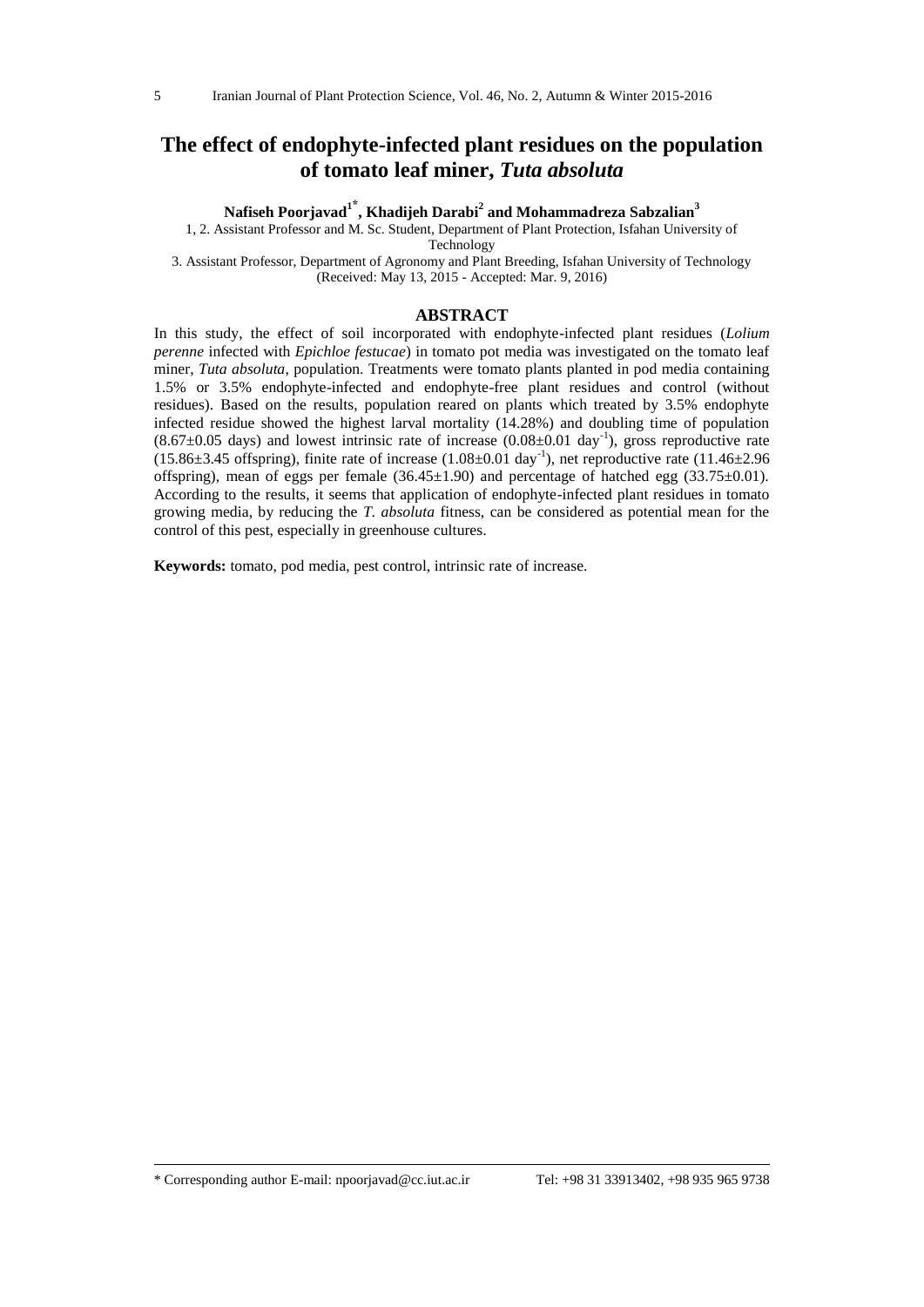# **Demography of pistachio fruit hull borer moth,** *Arimania komaroffi* **(Lepidoptera: Pyralidae) on three pistachio cultivars under laboratory condition**

### **Mehdi Basirat<sup>1</sup> , Ali Golizadeh<sup>2</sup>\* , Seyed Ali Asghar Fathi<sup>2</sup> and Mehdi Hassanpour<sup>3</sup>**

1, 2, 3. Ph. D. Student in Entomology, Associate Professors and Assistant Professor, Department of Plant Protection, Faculty of Agricultural Sciences, University of Mohaghegh Ardabili, Ardabil, Iran (Received: Jul. 15, 2015 - Accepted: Jan. 13, 2016)

#### **ABSTRACT**

Pistachio (*Pistacia vera* L.) is one of the most important horticultural crops in Iran. The pistachio fruit hull borer moth, *Arimania komaroffi* Ragonot (Lepidoptera: Pyralidae) has been emerged as a major pest of pistachio in Iran. The purpose of this research was the study of reproduction and population growth parameters of this pest on three common pistachio cultivars with the highest acreage includes Ohadi, Kaleghochi and Ahmadaghaii. Experiments were conducted under laboratory conditions, at temperature  $27.5\pm1\degree$ C,  $65\pm5\%$  RH, and 16:8 L:D photoperiod. The results showed that the highest rate of developmental time was 50.37 day on Ahmadaghaii cultivar. The gross fecundity rates on Ohadi, Kaleghochi and Ahmadaghaii cultivars were calculated as 50.65, 44.99 and 27.14 eggs per female, respectively. The net fertility rate was significantly differed between Ohadi and Ahmadaghaii cultivars. The lowest mean daily number of eggs per female was observed on Ahmadaghaii cultivar that was significantly differed with its value on Ohadi cultivar. Intrinsic rates of increase (*rm*), intrinsic rates of birth (*b*) and finite rates of increase  $(\lambda)$  of this pest were the lowest on Ahmadaghaii cultivar and the values of these parameters were significantly different with Ohadi cultivar. Moreover, the highest mean generation time (*T*) was observed on Ahmadaghaii cultivar. As a result, Ahmadaghaii was the less suitable host and had most negative impact on life-history statistics of *A. komaroffi* in compare with the other two tested cultivars.

**Keywords:** pistachio cultivars, *Arimania komaroffi,* fecundity, life table.

\* Corresponding author E-mail: golizadeh@gmail.com; golizadeh@uma.ac.ir Tel: +98 912 5464080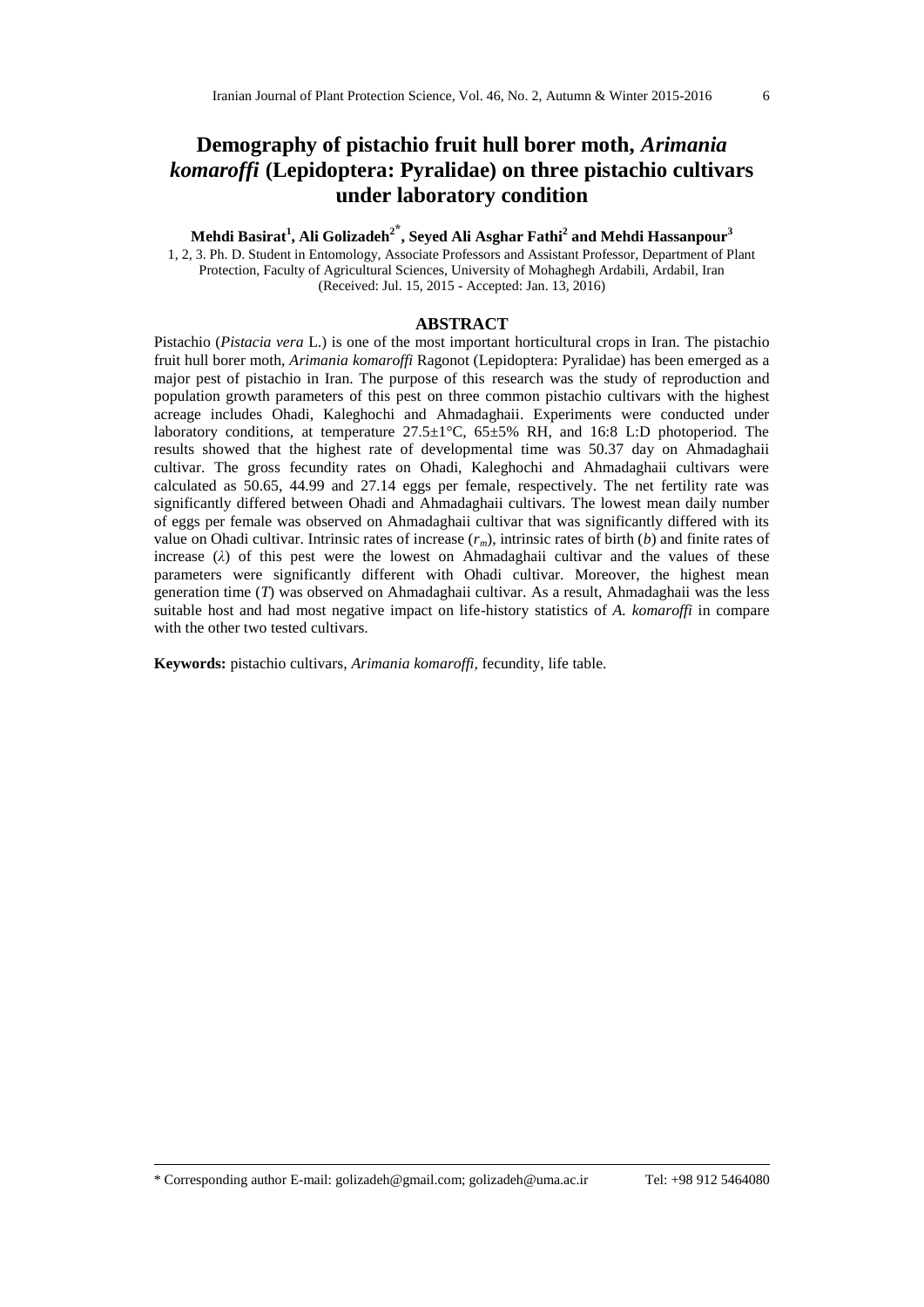# **The effect of pH and NaCl on the aflatoxin production of** *Aspergillus parasiticus*

**Seyed Moslem Moosavian<sup>1</sup> , Mostafa Darvishnia<sup>2</sup>\* and Aeidi bazgir<sup>3</sup>**

1, 2, 3. M.Sc. Student of Plant Pathology, Associate Professor and Assistant Professor, Department of Plant Protection, Faculty of Agriculture, Lorestan University, Iran (Received: Jun. 28, 2015 - Accepted: Dec. 30, 2015)

#### **ABSTRACT**

*Aspergillus parasiticus* causes adverse effects on its consumers of food infected with this fungal toxins by producing aflatoxin  $B_1$ . In this study, the effects of different treatments of pH and NaCl concentration on the growth and toxin production of this fungus was investigated using three methods including coconut-agar medium, TLC, and HPLC. Based on our examinations, the aflatoxins produced by this fungus had fluorescence effect under UV light. The highest growth and production toxin of *A. parasiticus* was, respectively, occurred at pH 6 and 5 and NaCl concentration of 3 and 0 percent. High concentrations of salt suppressed this fungi growth and consequently its toxin production. Aflatoxin  $B_1$  was the most common toxin produced by *A*. *parasiticus*. As a result, by controlling these two factors, the growth and aflatoxin production of this fungus can be largely inhibited to avoid its adverse effects.

**Keywords:** *Aspergillus*, toxin, pH, NaCl.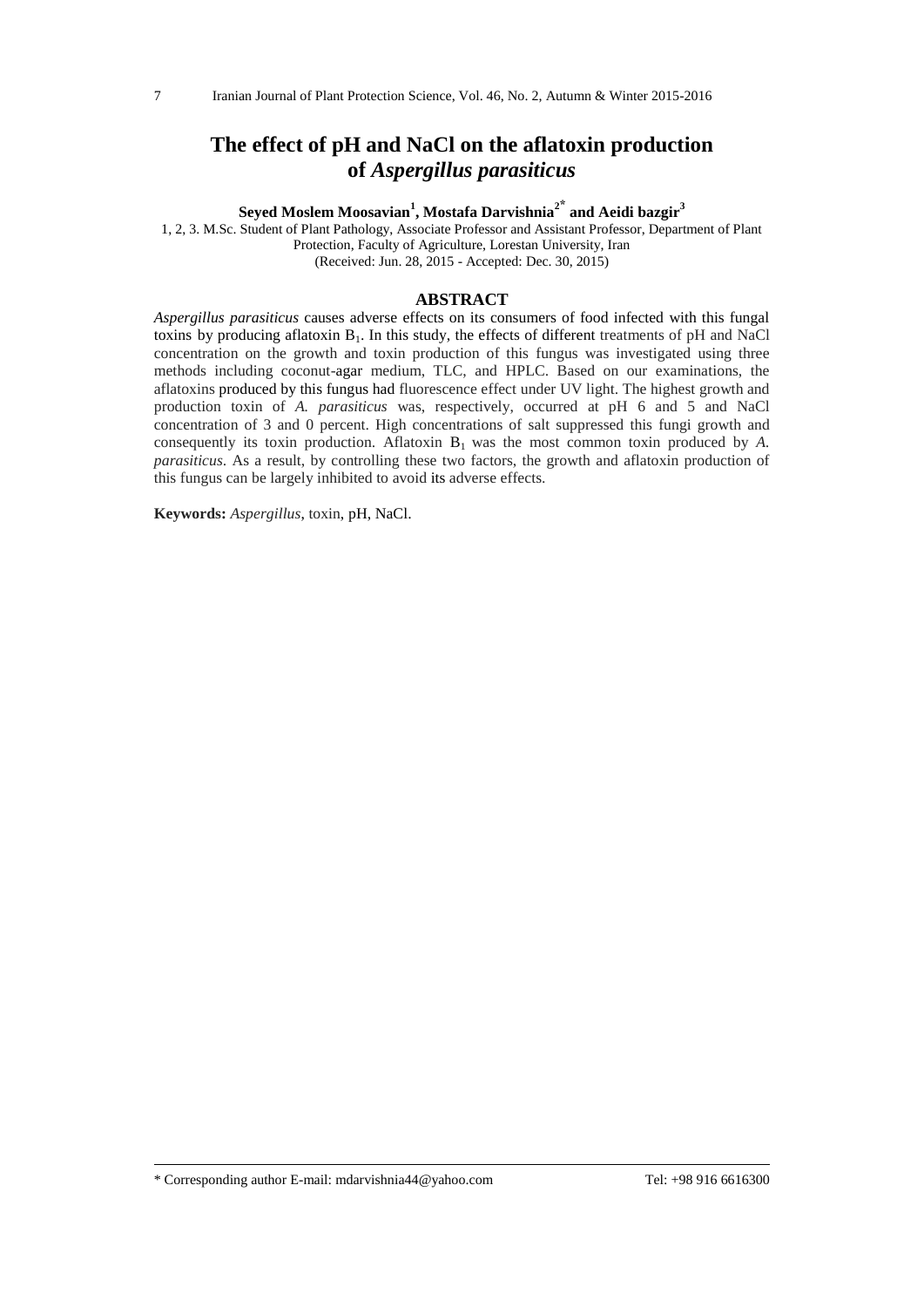# **Overwintering and cold tolerance in pupae of large cabbage white,** *Pieris brassicae* **(Lepidoptera: Pieridae) in Iran**

### **Maryam Atapour\***

Assistant Professor, Institute of Agriculture, Iranian Research Organization for Science and Technology (IROST). P.O. Box: 33535111, Tehran, Iran (Received: Sep. 14, 2015 - Accepted: Feb. 1, 2016)

#### **ABSTRACT**

Large cabbage white, *Pieris brassicae*, is a major pest of Brassicaceae family which overwinters as pupa on different shelters. In spite of increase in oilseed cropping area, there is little information available about its overwintering condition. In this study, overwintering pupae were collected during November 2012 to April 2013 and the diapause conditions, the whole body supercooling point (SCP), cold tolerance at subzero low temperatures (-10, -15, -20, -25 and -30°C) as well as lower lethal temperatures (Ltemp<sub>50</sub> and Ltemp<sub>80</sub>) were investigated. The results showed that these pupae were in the main phase of diapause during three months of winter when the highest level of cold-hardiness capacity was observed. Also, the SCPs were significantly decreased and reached near to Ltemp<sub>50</sub> at this time. Therefore, it could be concluded that these pupae use freeze avoidance strategy and there is a close linkage between diapause and cold-hardiness in this species, so, the highest level of cold tolerance could be expected during the deep phase of diapause in winter.

Keywords: large cabbage white, *Pieris brassicae*, diapause, cold-hardiness, Ltemp<sub>50</sub>.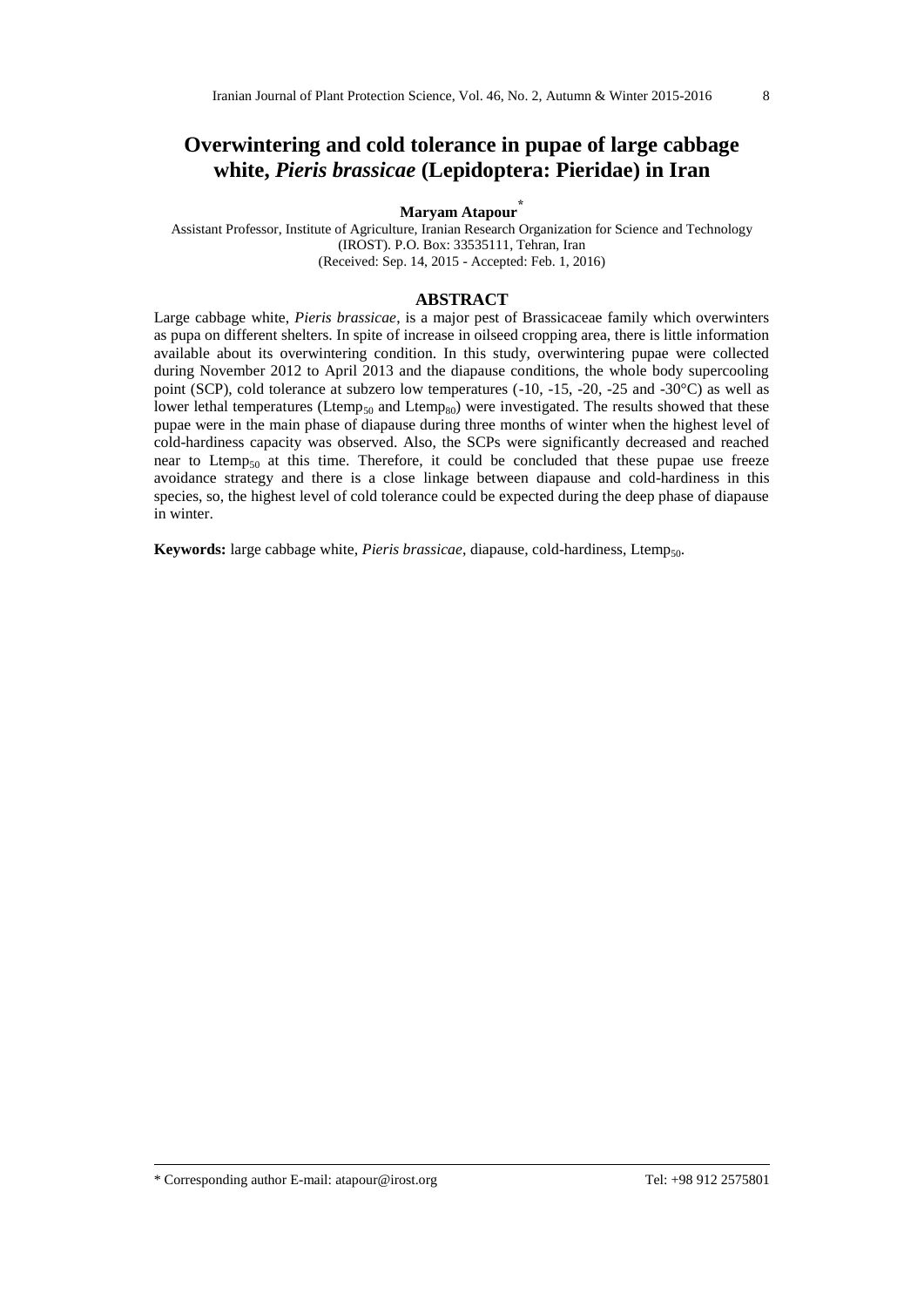# **Study on the life table parameters of diamondback moth,** *Plutella xylostella* **(Lep., Plutellidae) on three plant hosts under laboratory conditions**

**Hosna Mohammadi-Tabar<sup>1</sup> , Reza Talaei-Hassanloui<sup>2</sup>\* , Hossein Allahyari<sup>2</sup> , Javad Karimzadeh<sup>3</sup> and Ahmad Ashouri<sup>4</sup>**

1, 2, 4. Former M.Sc. Student, Associate Professors and Professor, Department of Plant Protection, College of Agriculture & Natural Resources, University of Tehran, Karaj, Iran

3. Assistant Professor, Department of Plant Protection, Isfahan Research Centre for Agriculture and Natural Resources, Isfahan, Iran

(Received: Dec. 18, 2014 - Accepted: Sep. 12, 2015)

#### **ABSTRACT**

Diamondback moth, *Plutella xylostella* (L.) (Lep.: Plutellidae), is the most destructive insect pest of cruciferous crops throughout the world. Crucifer production has been seriously affected by developing resistance of *P*. *xylostella* populations to a wide range of insecticides. In population studies, the knowledge of herbivore's population growth on different host plants is of prime importance. In the present study, the influence of host-plant species including rapeseed cv. Okapi, cauliflower cv. Arizona and Chinese cabbage cv. Hero on *P*. *xylostella* life-history parameters was studied in the laboratory condition  $(25\pm1\degree C, 70\pm10\% \text{ RH}$  and 16L:8D h photoperiods). The parameters longevity, the intrinsic rate of natural increase  $(r_m)$ , net reproductive rate  $(R_0)$ , mean generation time (*T*) and finite rate of increase (*λ*) were measured on these host plants. Differences between host plants for fertility life table's parameters were analyzed using the Birch and Jackknife methods. The results showed that there were significant differences for the studied parameters between host plants. The lowest and highest rate of *P*. *xylostella* regeneration occurred on rapeseed (63.67<sub>(♀♀/♀/generation)</sub>) and Chinese cabbage (86.08<sub>(♀♀/♀/generation</sub>), respectively. Generation period of *P*. *xylostella* on rapeseed and Chinese cabbage was estimated 23.78 and 18.1 days, respectively. The lowest rate of finite population increase was obtained on rapeseed, 1.191<sub>(♀♀/♀/day</sub>), and the highest on Chinese cabbage, 1.279<sub>(♀♀/♀/day</sub>). The maximum and minimum time needed for doubling *P*. *xylostella* population were found on rapeseed (3.965 days) and Chinese cabbage (2.814 days). The highest and lowest intrinsic rates of population were on Chinese cabbage and rapeseed with 0.246 and 0.174  $\frac{QQ}{Q}$ / $\frac{Q}{M}$ , respectively.

**Keywords:** diamondback moth, host plant, population growth rate, reproduction.

\* Corresponding author E-mail: rtalaei@ut.ac.ir Tel: +98 26 32818705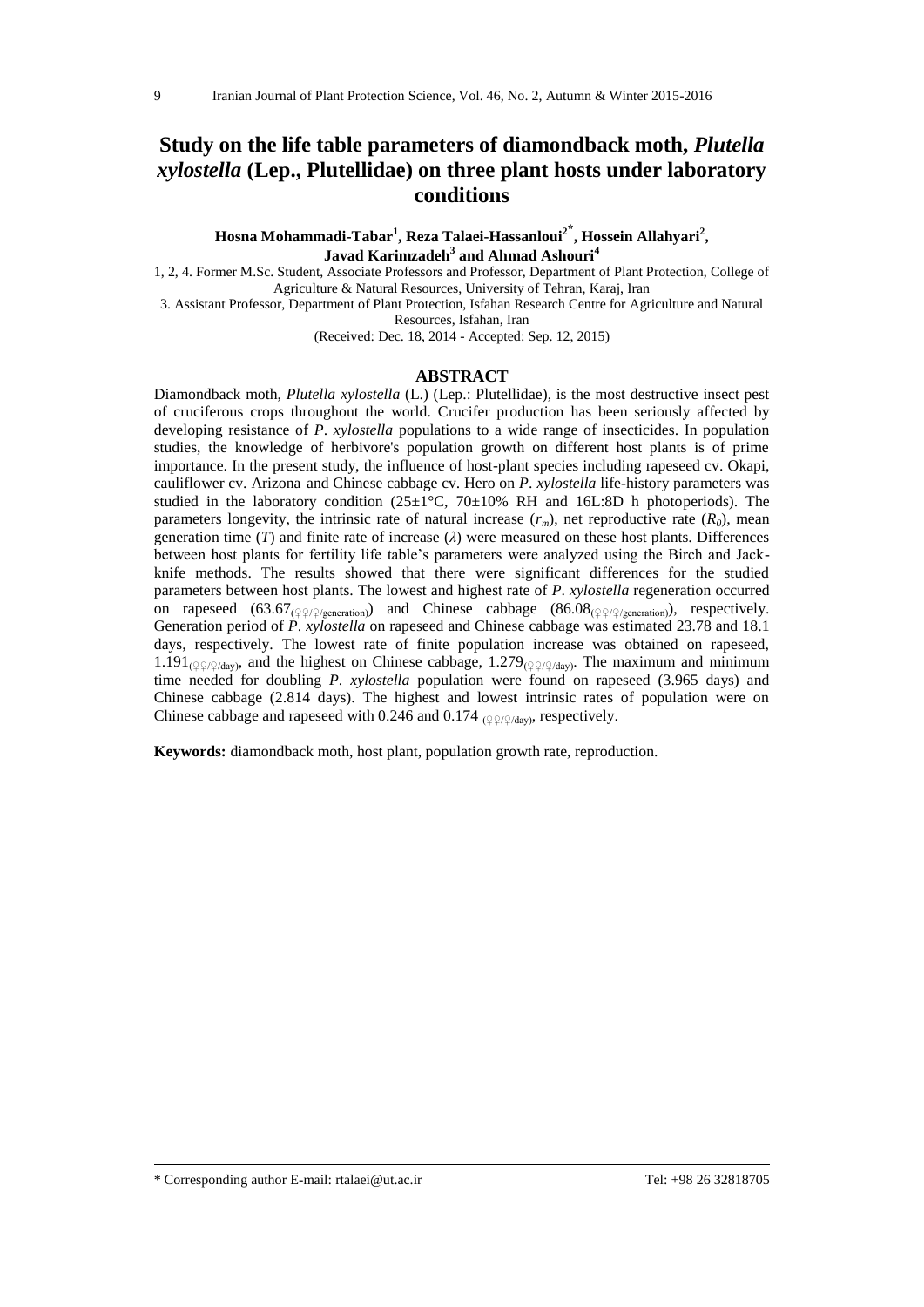# **Efficacy of ethyl cellulose-based nanocapsules containing imidacloprid for the control of** *Microcerotermes diversus*  **(Isoptera: Termitidae) under laboratory conditions**

**Reza Abolfarsi<sup>1</sup>\* , Behzad Habibpour<sup>2</sup> and Ali Ashrafi<sup>3</sup>**

1. Former M.Sc. Student of Agricultural Entomology, College of Agriculture, Shahid Chamran University of Ahvaz, Iran

2. Associate Professor, Department of Plant Protection, College of Agriculture, Shahid Chamran University of Ahvaz, Iran

3. Assistant Professor, Department of Materials Engineering, college of Materials Engineering, Isfahan University of Technology, Iran

(Received: Jan. 21, 2015 - Accepted: Sep. 15, 2015)

#### **ABSTRACT**

*Microcerotermes diversus* (Silvestri) (Isoptera: Termitidae) is a major species of termites that attacks cellulosic materials and is an economically important pest, damaging buildings in Khuzestan Province (Iran). In the last decade, use of nanotechnology for the production nanocapsules made from various materials, resulting in reduction of the contained chemicals. Neonicotinoids, such as imidacloprid, are a group of chemical compounds that have recently been introduced for use in pest control programs. In the present study the evaluating effectiveness of ethyl cellulose-based nanocapsules containing imidacloprid and ethyl cellulose-based nanocapsules without imidacloprid has been performed for the first time. The effects of ethyl cellulose-based nanocapsules without imidacloprid and those containing 50, 100, 500 or 1000 ppm imidacloprid were evaluated against *M. diversus*. The ethyl cellulose in this formulation did not induce lethal effects against the termite and showed feeding attractancy. Treated filter papers with this formulation caused a gradual increase in mortality during the 14-day trial. Our results suggest that ethyl cellulose-based nanocapsules containing imidacloprid could be an effective termiticide formulation.

**Keywords:** termite, imidacloprid, ethyl cellulose-based nanocapsules, feeding attractancy.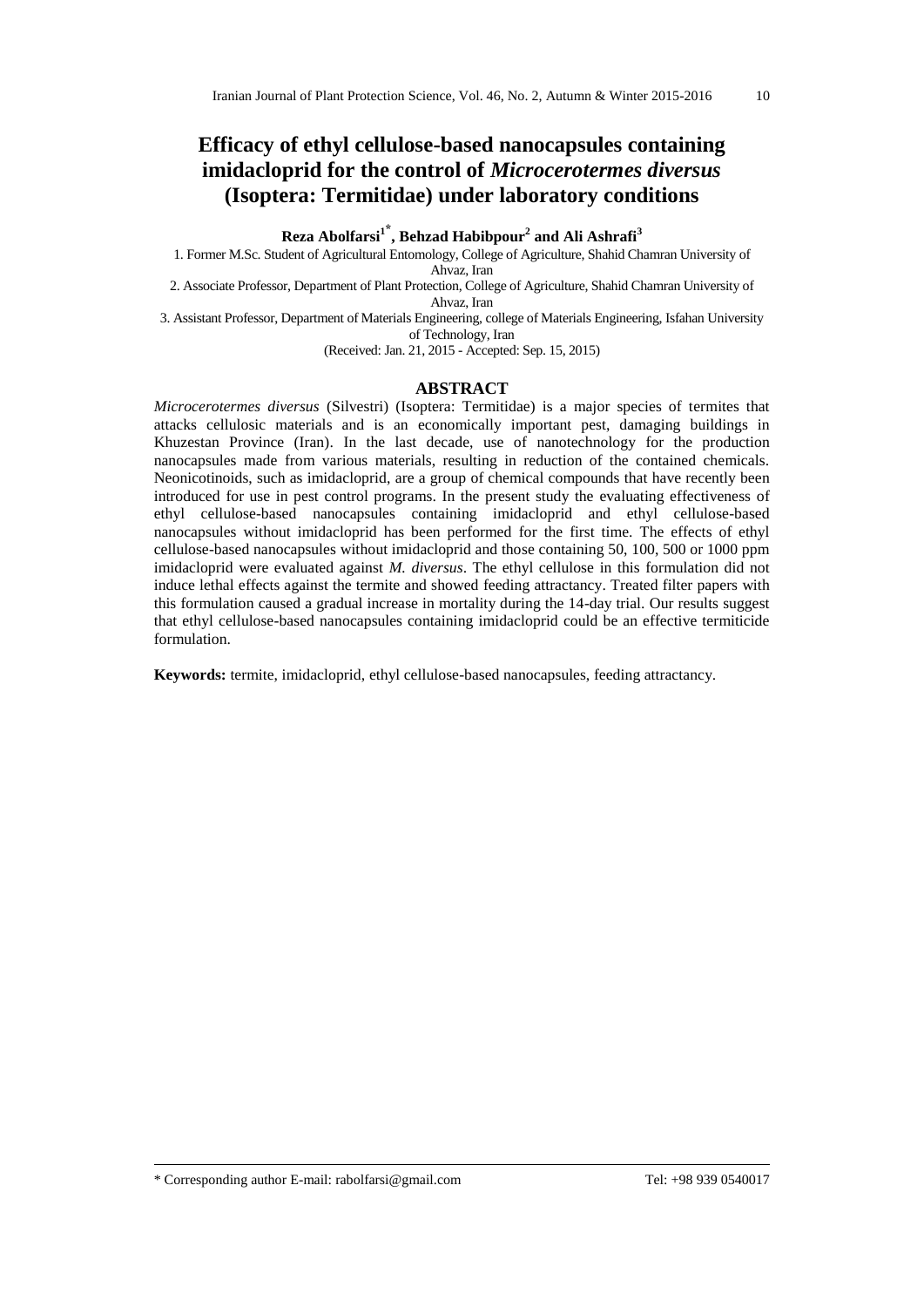# **The combined effect of root-knot nematode and broomrape on tomatoes chlorophyll content, fluorescence parameters and relative water content under greenhouse conditions**

**Amir Ghasemzadeh<sup>1</sup> , Salar Jamali<sup>2</sup>**\* **and Mohammadali Ghasemi<sup>3</sup>**

1, 2, 3. M.Sc. Student, Assistant Professor and Ph.D. Student, Plant Protection Department, Faculty of Agricultural Sciences, University of Guilan, Rasht, Iran (Received: May 12, 2015 - Accepted: Dec. 17, 2015)

### **ABSTRACT**

Different species of the root knot nematodes (*Meloidogyne* spp.*)* and broomrape *Orobanche aegyptica* are parasitic of different plants roots. In order to study the interaction between the parasites of tomato, an experiment was conducted in a completely randomized design with four treatments 1- control, 2- nematode (2000, second stage juveniles), 3- seeds of orobanche (30 mg per kg of soil) and 4- nematode (2000, second stage juveniles), with seeds of orobanche (30 mg per kg of soil) with four replications under greenhouse conditions. Treated seeds were planted in sterilized soil. Four-leaf stage seedlings were inoculated with treatments and transferred to pots and fluorescence parameters were measured after 60 days. The results showed that both biological stresses caused a significant reduction in shoot dry weight, number of galls, chlorophyll, leaf number, leaf area, plant height, root length, stem diameter and photosystem II quantum efficiency in both light and darkness compared with control. Also the number of second stage larvae, egg sacs, accessories orobanche, nematode reproductive factor, the M, F, QP, QN, NPQ, Fo, Fm and Fv of both light and darkness in the combined treatment were increased. Whereas the dry weight of root in nematodes tension increased and were decreased in stress of aegyptian orobanche. The root volume was highest in alone nematode treatment. The results indicated that root- knot nematode and orobanche had a synergistic effect.

**Keywords:** chlorophyll, fluorescence, *Meloidogyne incognita*, *Orobanche aegyptica*, tomato.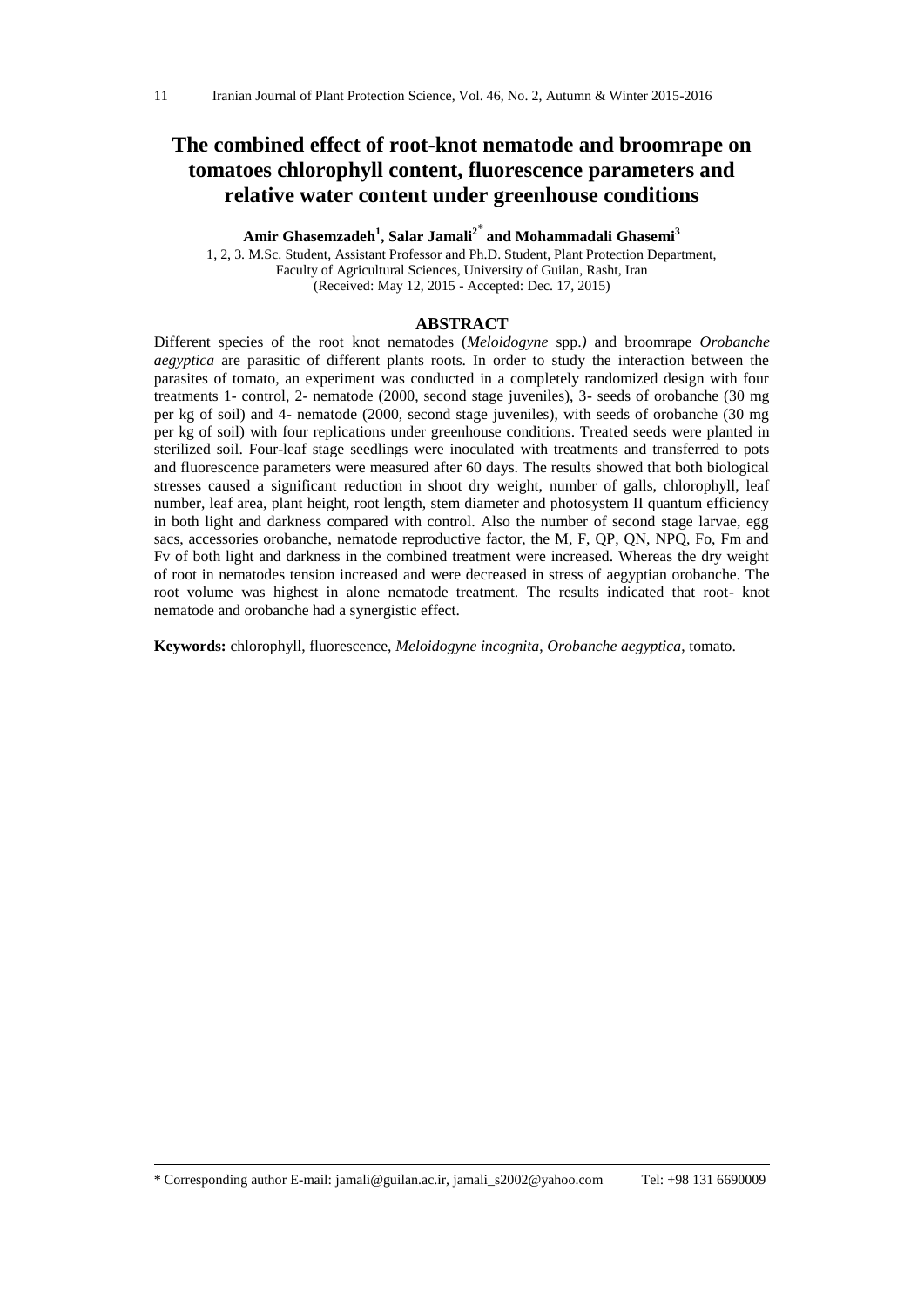# **Comparison Between spring and autumn growth types of different wheat (***Triticum aestivum***) genotypes in response to Take-all disease**

**Mozhgan Gholizadeh Vazvani<sup>1</sup> , Hossein Dashti<sup>2</sup>\* , Rooh Allah Saberi Riseh<sup>3</sup> and Mohammad Reza Bihamta<sup>4</sup>**

1, 2. M.Sc. Student and Associate Professor, Department of Plant Breeding, University of Vali-e-Asr Rafsanjan, Rafsanjan, Iran

3. Assistant Professor, Department of Plant Pathology, University of vali e Asr Rafsanjan, Rafsanjan, Iran

4. Professor, Department of Plant Breeding, College of Agriculture and Natural Resources, University of Tehran, Karaj, Iran

(Received: Mar. 18, 2015 - Accepted: Nov. 29, 2015)

### **ABSTRACT**

Wheat take-all disease caused by the fungus *Gaeumannomycs graminis* var. *tritici* is an important diseases of wheat that damaged to root and crown. Evaluation of germplasm and identification of sources resistance is the first step for production of resistant varieties. In this study, 221 genotype of bread wheat, received from different location of Iran and other countries, were evaluated to take-all (T-41 isolate) in greenhouse conditions. For this purpose, 221 genotypes including spring and winter wheat received from University of Tehran were evaluated to take-all (T-41 isolate)in greenhouse conditions. The amount of root and crown pollution (disease score), biological dry weight and height of spring genotypes were measured (Due to the fact that winter genotypes verbalization's need didn't meet, spring genotypes jointing and just in spring genotypes height had been measured). The genotypes were classified into six groups on the basis of mean scores. The groups are including; 4 genotypes were in highly resistant group (42 genotypes in resistant (0<Sc<1), 42 in moderately resistant (1<Sc<2), 70 genotypes in moderately sensitive (2<Sc<3), 45 genotypes in sensitive  $(3 \leq S \leq 4)$  and 18 genotypes in highly sensitive groups  $(4 \leq S \leq 5)$ . Analysis of variance, logistic regression and  $\chi^2$  -square have showed a high genetic diversity to diseases resistance and its relationship with growth types (spring and winter) of wheat. Winter types were more resistant in response to take-all. The infected plants in compare to their control showed that this disease should stimulate the immune system of plants and consequently caused the more growth.

**Keywords:** *Gaeumannomyces graminis* var. *tritici*, germplasm, logistic regression, resistance.

\* Corresponding author E-mail: dashti@vru.ac.ir Tel: +98 913 2932331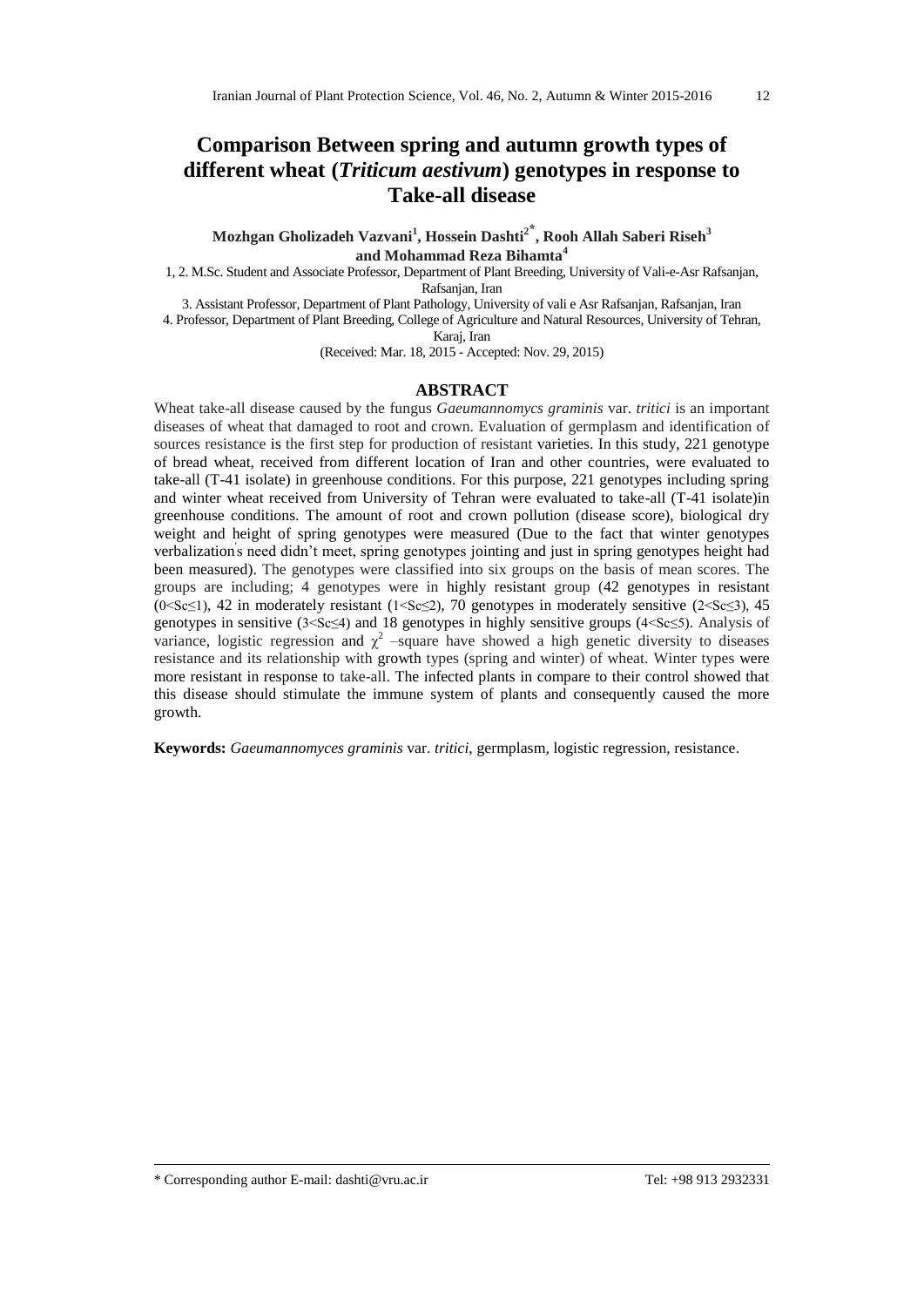### **Biological control of major fungal causal agent of root and crown rot of bean in Zanjan province with antagonistic bacteria**

**Afagh Faraji<sup>1</sup>\* , Roghaye Hemmati<sup>2</sup> and Alireza Marefat<sup>3</sup>**

1, 2. Former M.Sc. Student and Assistant Professor, Plant Pathology, Department of Plant Protection, Faculty of Agriculture, University of Zanjan, Zanjan, Iran

3. Associate Professor, Department of Plant Protection, Faculty of Agriculture, University of Razi,

Kermanshah, Iran

(Received: Dec. 27, 2014 - Accepted: Oct. 19, 2015)

#### **ABSTRACT**

Root and crown rot of bean caused with *Fusarium solani*, *Rhizoctonia solani* and *Fusarium oxysporum*, is one of the important diseases of bean in Zanjan province. Using native biocontrol agents integrated with chemical agents is one of the effective management strategies. This is also important to choose control methods effective against all major fungal pathogens and mixed contamination of bean, with them. This research was conducted to study synergistic effect of three major fungal pathogens and biocontrol effects of some native rhizobacteria on disease. During the mid-summer of 2011, 46 bacterial isolates were obtained from bean rhizosphere in Zanjan bean fields. Two isolates of each three fungal species (pathogenic on bean) were also received from mycology collection of Zanjan University. Two isolates of Rhizobacteria were chosen as the best biocontrol agents against all three fungi in terms of production of antibiotic, volatile metabolites, HCN and protease and selected for in-vitro antagonistic experiments. Greenhouse results showed that, seed treatment of bean with bacteria, decreased the disease and increased some vegetative factors of the plant. There was synergistic effect among the fungal species.

**Keywords:** synergistic effect, biocontrol, rhizobacteria, fungal agent, bean.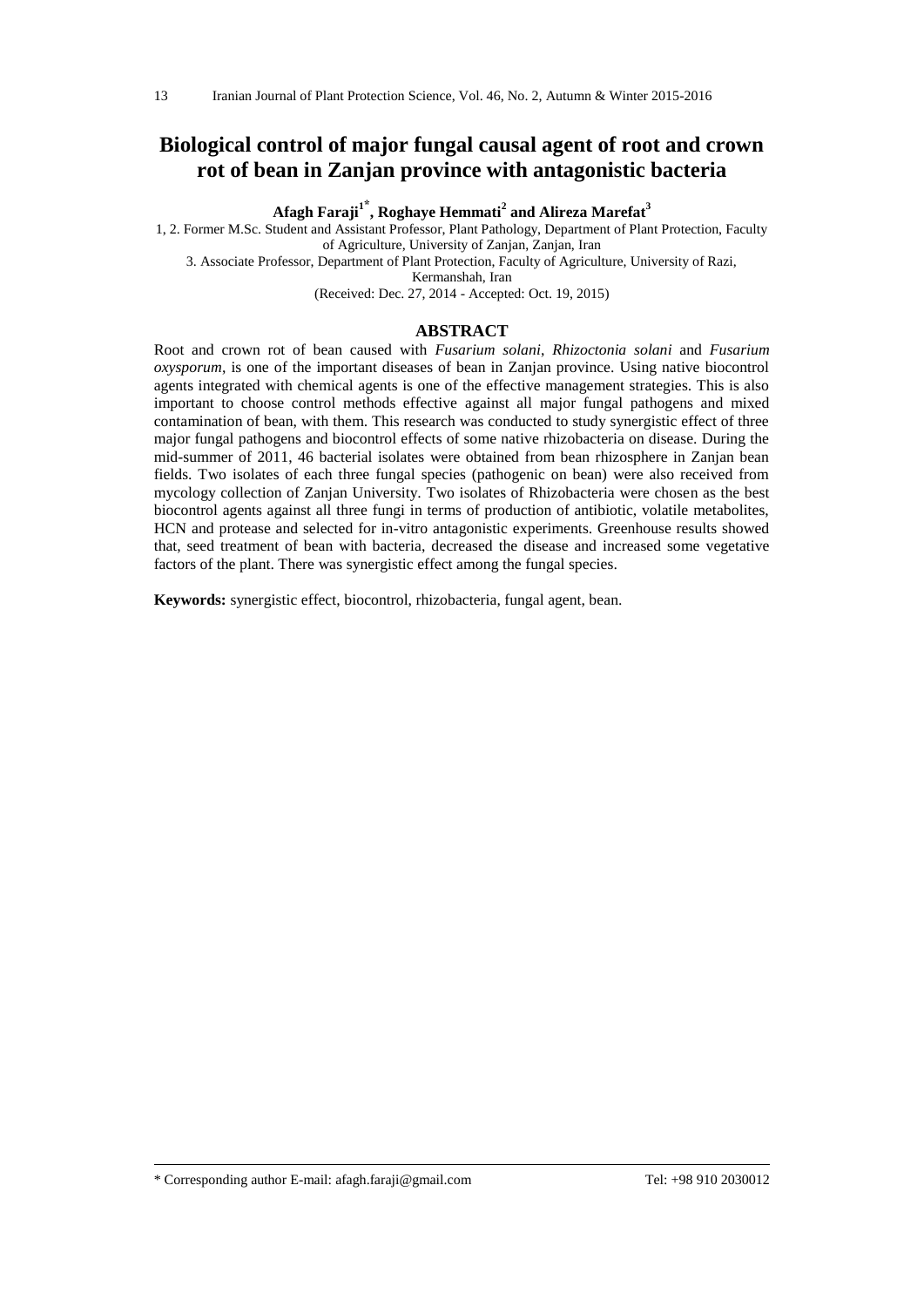# **Lethal and sublethal effects of four insecticides on egg and first larvae green lacewing** *Chrysoperla carnea* **in laboratory conditions**

**Mohammadreza Asadi Eeidvand<sup>1</sup> , Gholamreza Gol Mohammadi<sup>2</sup>\* and Hamid Ghajariyeh<sup>3</sup>**

1, 3. Former M.Sc. Student and Assistant Professor, Aboureyhan Campus, University of Tehran 2. Assistant Professor, Department of Agricultural Entomology, Plant Protection Research Institute, Tehran, Iran (Received: Dec. 6, 2014 - Accepted: Nov. 28, 2015)

### **ABSTRACT**

The common green lacewing is one of the important predators in the field and greenhouse. In this study, lethal effects of azadirachtin, flonicamid, thiacloprid and thiocyclam against egg and first instar of *Chrysoperla carnea* were studied in the laboratory. Larval bioassay was carried out with contact method in glass Petri dishes, while egg bioassay was conducted with immersion method. Mortality of eggs and larvae were measured after 72 h and 96 h, respectively. In order to study the sub-lethal effects of the treatments, first instars were subjected to LC<sub>25</sub> of each treatment, and the effects were estimated based on IOBC method. Experiments were conducted at 25  $\pm$  2 °C, 65  $\pm$ 5% relative humidity and a photoperiod of 16: 8 h (L:D). The estimated  $LC_{50}$  of azadirachtin, flonicamid, thiacloprid and thiocyclam for eggs were 510, 451, 394, 862 ppm, while for the first instar, it was 596, 37, 124 271 ppm, respectively. The mean fertility rate for control, azadirachtin, flonicamid, thiacloprid and thiocyclam were 291.32 $\pm$ 13.7, 279.67 $\pm$ 11.86, 235.75 $\pm$ 12.84, 177.84  $\pm$ 13.87 and 99.85  $\pm$  10.58 eggs, respectively. Based on IOBC classification method, azadirachtin and flonicamid were categorized as 'not harmful', while thiacloprid and thiocyclam were categorized as 'slightly harmful' against *C. carnea*. If our results are corroborated with field tests, flonicamid and azadirachtin can be incorporated in integrated pest managements of the field where this predator is active.

**Keywords:** lethal effects, sublethal effects, green lacewing, bioassay, insecticides, IOBC method.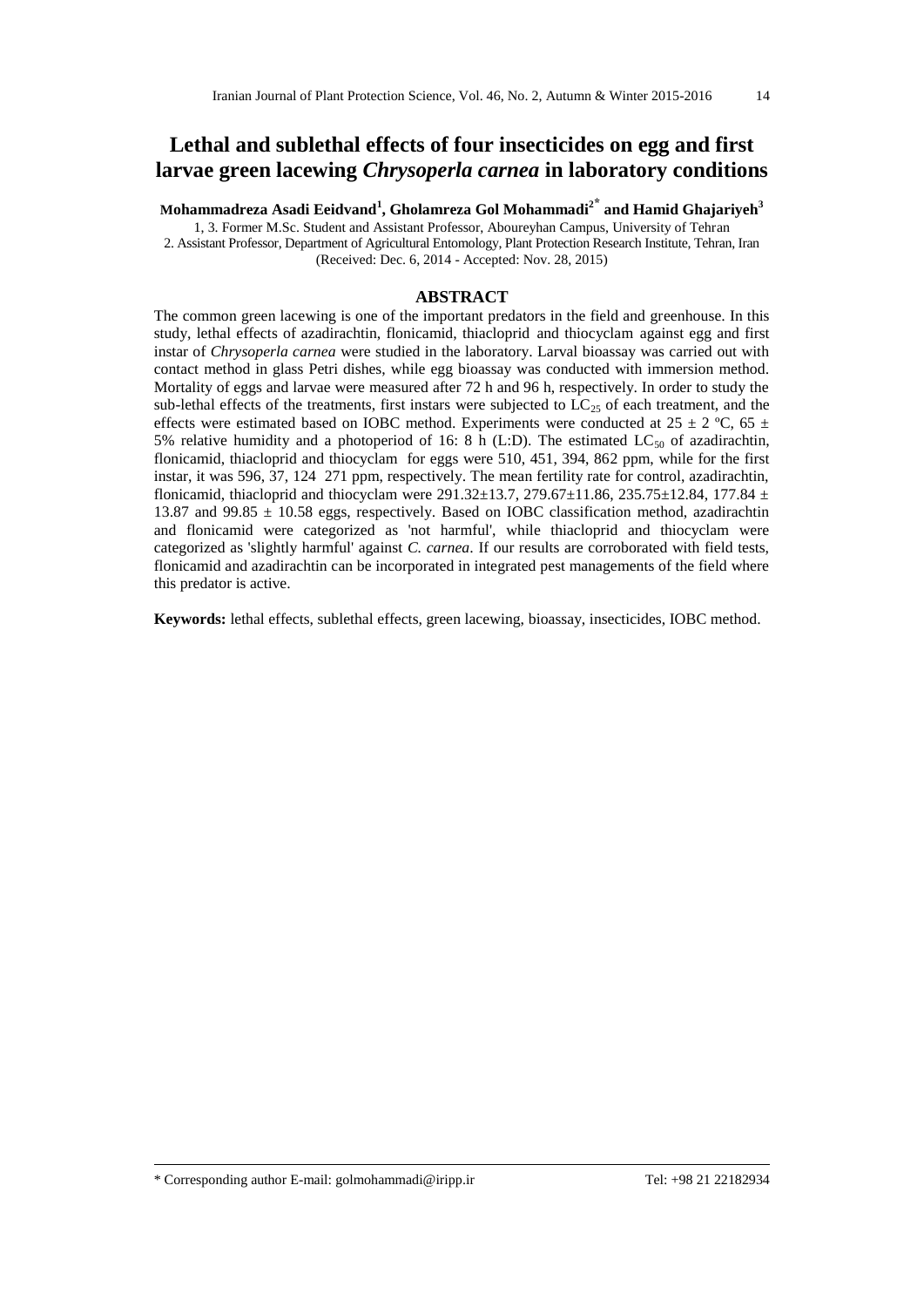### **Mycelial compatibility of** *Valsa sordida* **isolates in Iran**

**Sudabeh Bozorgmanesh<sup>1</sup> , Khalil-Berdi Fotouhifar<sup>2</sup>\* and Mohammad Javan Nik Khah<sup>3</sup>**

1, 2, 3. M.Sc. Student, Associate Professor and Professor, University College of Agriculture & Natural Resources, University of Tehran, Karaj, Iran

(Received: Jun. 16, 2014 - Accepted: Aug. 19, 2015)

### **ABSTRACT**

In order to study of mycelial compatibility of *Valsa sordida* isolates on two culture media including potato dextrose agar and oat meal agar, 91 isolates that were collected from different provinces in 2004 and 2011 were used. In the prepared test, each isolate was paired with itself and with any of the other isolates. Dark barrage zone that shows incompatibility between two isolates, were observed seven days after parings. According to the results, thirty-eight single mycelial compatibility (MC) groups and eight multi-merge groups were identified on PDA culture medium and twenty-five single m-c groups and ten multi-merge groups on OMA culture medium were detected, showing the existence of high genetic diversity among the fungal isolates. In this study, no relationship between obtained MC groups on two culture media with geographic distribution and host plant origins of the fungal isolates was observed.

**Keywords:** fungus, *Cytospora chrysosperma*, genetic diversity, heterokaryon and barrage zone.

<sup>\*</sup> Corresponding author E-mail: fotowhi@ut.ac.ir Tel: +98 26 32818705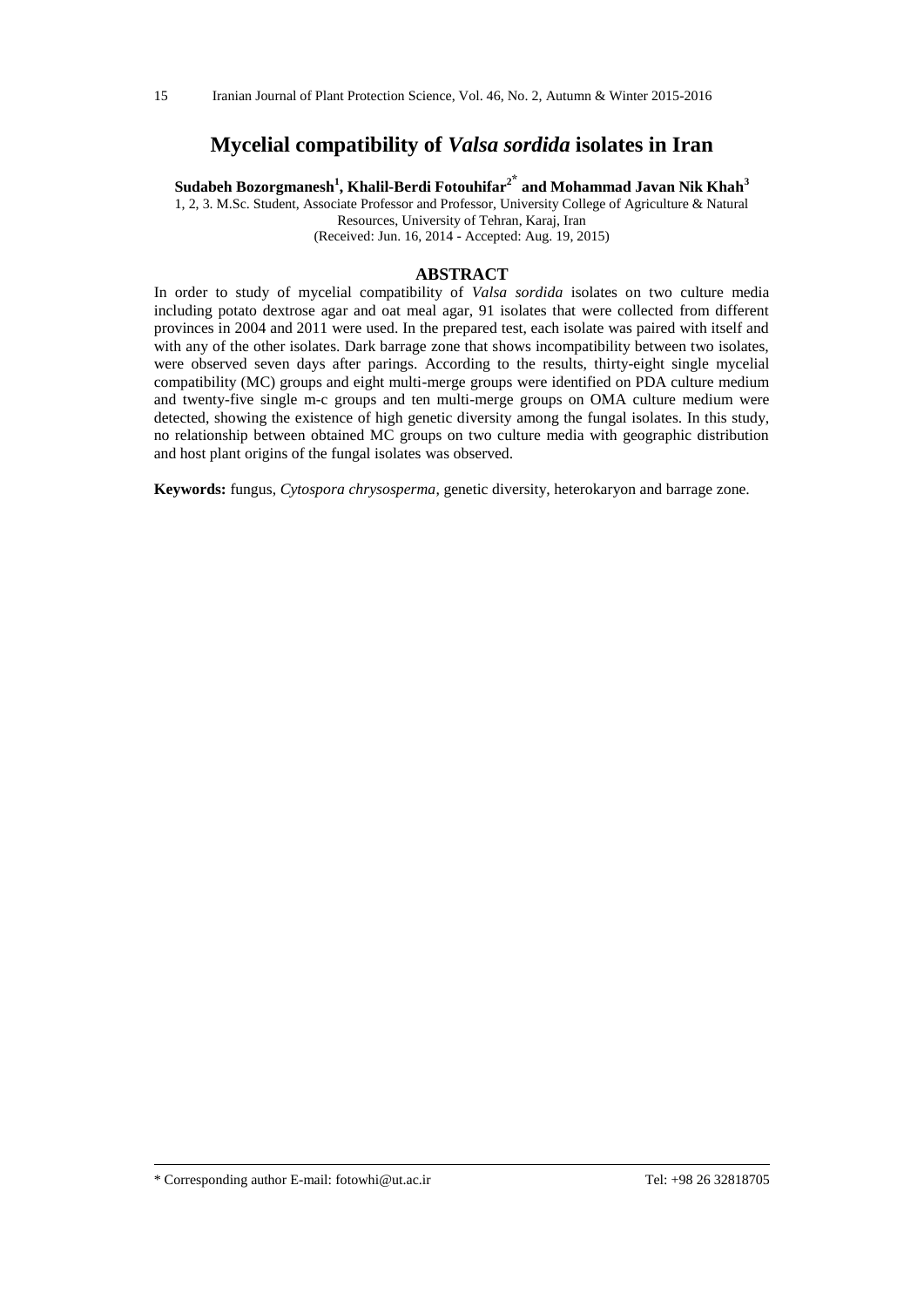# **An investigation on the correlation of some virulence factors with ice nucleation activity in** *Pseudomonas syringae* **strains isolated from stone fruit trees**

### **Elaheh Taheri<sup>1</sup> , Saeed Tarighi<sup>2</sup>\* and Parissa Taheri<sup>2</sup>**

1, 2. Former M.Sc. Student and Associate Professors, Department of Plant Protection, Faculty of Agriculture, Ferdowsi University of Mashhad, Mashhad, Iran (Received: Apr. 13, 2015 - Accepted: Aug. 18, 2015)

### **ABSTRACT**

The quorum sensing is a phenomenon which controls the production of virulence factors in some bacteria. But the correlation between the ice nucleation activities which is one of the most important virulence factor in *P.syringae* with this system in unknown. In order to investigate that, in spring of 2013, 248 samples (including leaves and flowers) were collected from twigs of stone fruit trees in Khorasan Razavi province. Ice nucleation active bacteria, were identified and among them the *P. syringae* isolates were distinguished by LOPAT tests. Among virulence factors three of them such as swarming motility, susceptibility to hydrogen peroxide and pyoverdine production were studied. The swarming motility of the isolates with high ice nucleation activity were significantly more than those isolates which indicated low ice nucleation activity. There was no significant different in susceptibility to hydrogen peroxide and pyoverdine production between high and low ice nucleation active isolates. The production of homoserine lactones in six selected *P. syringae* belonged to the different groups of ice nucleation activity were extracted and detected using *Chromobacter violaceum* CV026 which was overlaid on Thin-layer chromatography plates. Our results indicated direct correlation between ice nucleation activity and the amount of homoserine lactone production and confirmed that the hypermotile isolates have high ice nucleation activity.

**Keywords:** bacteria, homoserin lactone, ice nucleation, qourum sensing.